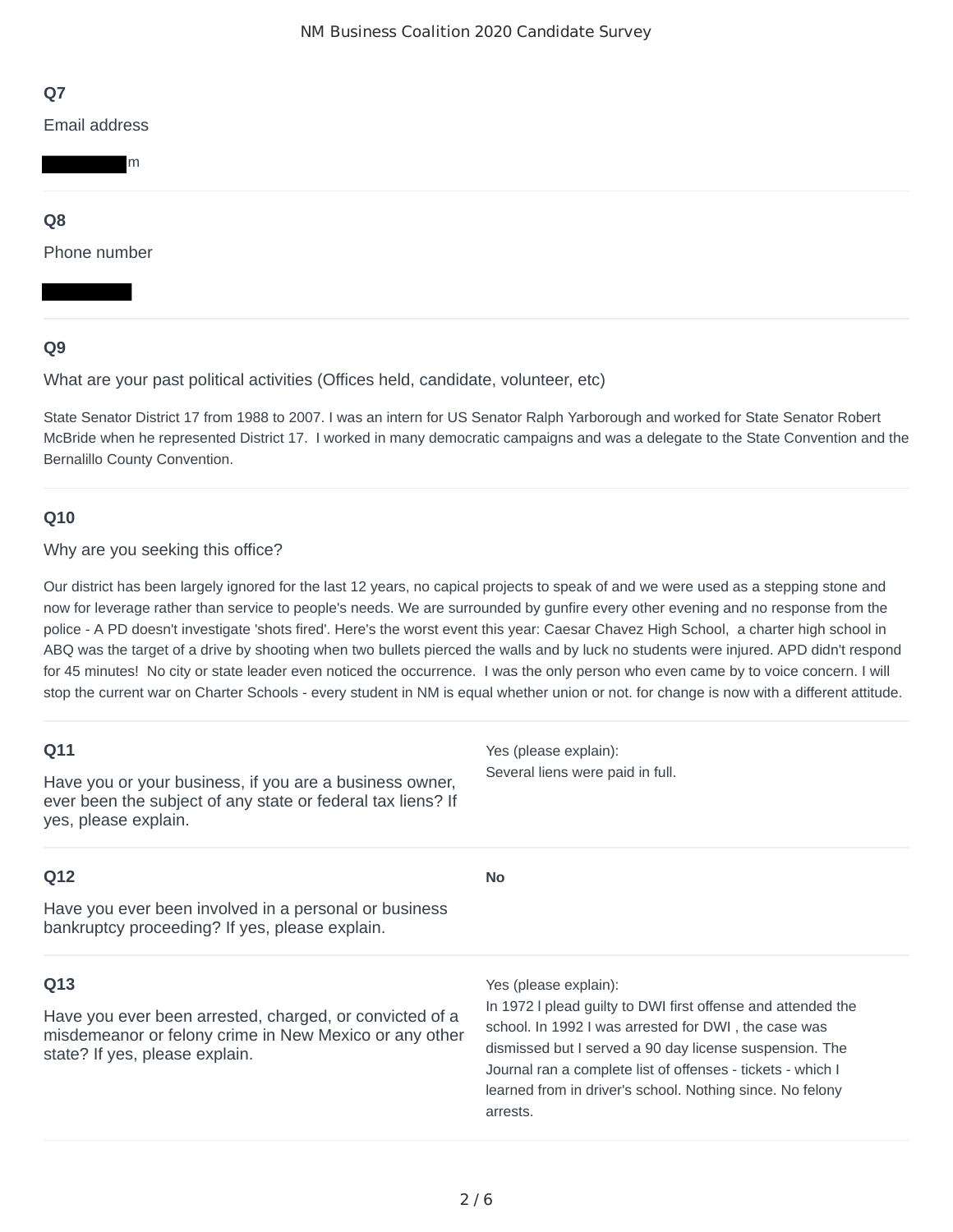**,**

# **Q14**

State Budget: New Mexico's state budget provides for the state's recurring expenses such as general management, education, facility maintenance . . . etc. Other expenditures are not recurring, such as road construction, infrastructure expansion, ... etc. What do you think is most important for New Mexico to do when there is surplus revenue?

#### **Expansion of already existing state government programs to reach and serve more New Mexicans**

#### Please explain your answer:

I am not in favor of ear marked funds. For years I invested our tax payer money in UNM's Maternity and infant care, young children's health care clinic, the DAV Transportation program to ferry veterans from all over the state to the VA which is still going on (because we made the program recurring), peanut butter and jelly, Hogares, and others all stopped getting funds after a new Senator replaced me.

## **Q15**

Legislator funds: Legislators are usually provided funds for specific projects within their districts. How do you think these funds should be distributed to legislators?

#### **Equally distributed to each legislator,**

Briefly explain your answer :

We built Zia Little League fields, improved Highland Little League fields, replaced the Highland HS basketball Court when it was cracked, built weight rooms for Highland and Manzano High Schools. We built the Veterans Memorial and the ancillary building so there would be a continuing presence of Veterans at the Park. Built Phil Chacon Park and soccer fields at Wilson, Kennedy, and other Mid Schools. Nothing was done in the last 12 years - where'd the \$ go? At LA Mesa we got little cameras for the students and their creative work was beyond the pale. NOT brag just fact.

# **Q16**

State Tax Code: On a scale of one (critical) to five (unimportant), how important is it that New Mexico completely restructure its tax code?

| (no label) |                                                                 |
|------------|-----------------------------------------------------------------|
| Comment:   | Our tax structure is riddled with exemptions - non-profits take |
|            | anctriculac                                                     |

# **Q17**

State Tax Code: Are you in favor of the current Gross Receipts Tax (GRT) system for NM or moving to a sales tax?

advantage

Explain your answer:

Neither are defensable now - no one has anything left to tax!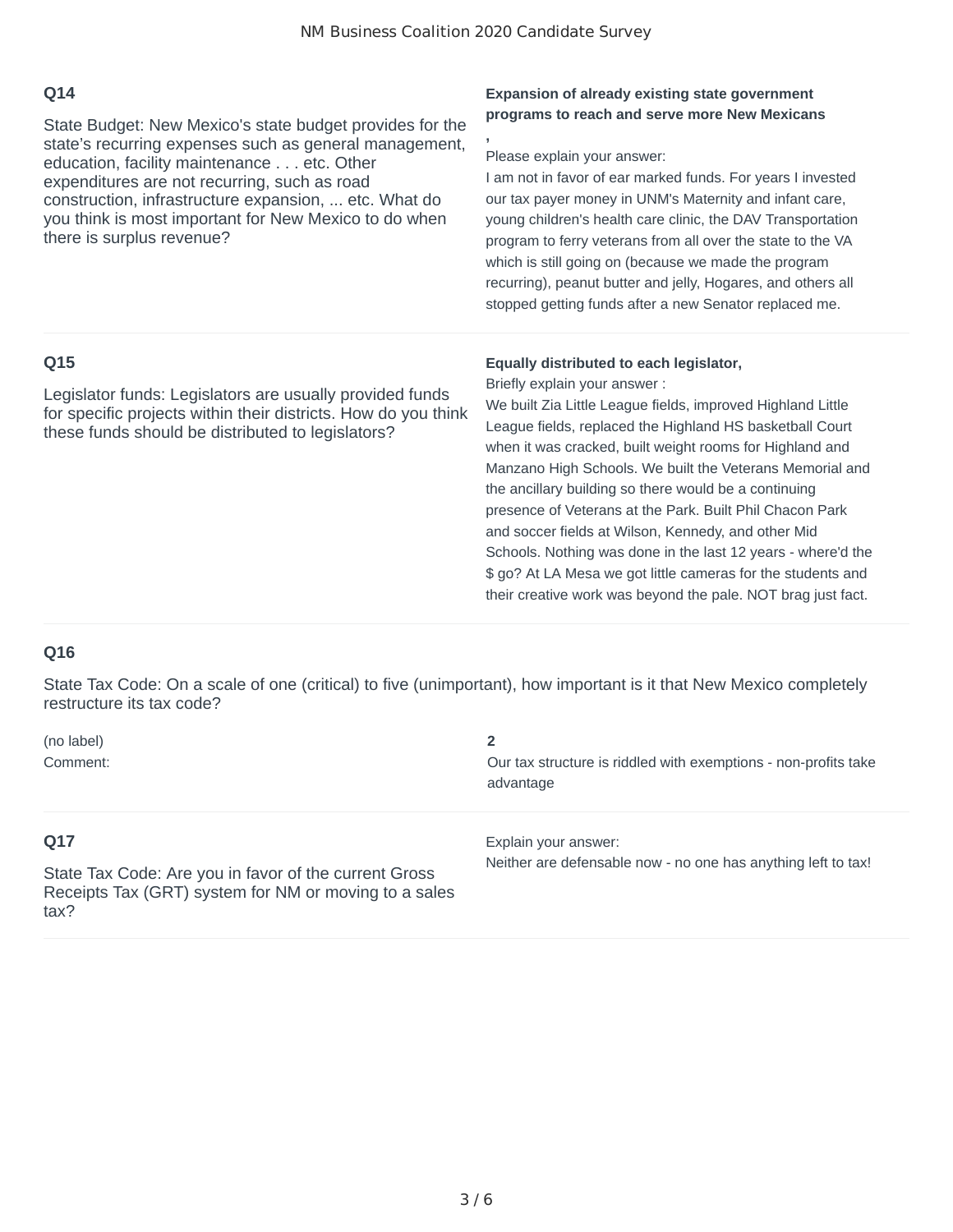Crime: Do you believe that the crime rate and the court's handling of existing laws (sentencing, catch & release protocols, etc.) in New Mexico negatively impacts our ability to attract new businesses and industries to our state?

#### **Yes,**

Please explain your answer:

Only our Chamber of Commerce would approve continuing warrants from Metro Court in the hundreds of thousands making those citizens unemployable for charges they can't remember. We Incarcerate the wrong people for petty crimes after they forget to attend court - when they were contacted and reminded 80% appeared but a Supreme Court Judge thought that was 'coddling criminals' and the successful program was eliminated. It's a struggle for Justice. Women incarcerated get longer terms than men for the same crimes. I'm a volunteer NAACP Attorney -i've traveled the state for years and still go when called.

| Q19                                                                                                                                                                                                                                                                                        | Support,                                                                                                                                     |
|--------------------------------------------------------------------------------------------------------------------------------------------------------------------------------------------------------------------------------------------------------------------------------------------|----------------------------------------------------------------------------------------------------------------------------------------------|
| Energy: What is your position on government mandates                                                                                                                                                                                                                                       | Please explain your position:                                                                                                                |
| for renewable energy like the Energy Transition Act?                                                                                                                                                                                                                                       | The green new deal for NM! $\forall$                                                                                                         |
| Q20<br>Energy: NM's oil and gas producers were largely<br>responsible for the dramatic increase in state tax revenue<br>for 2019. Do you support effective land and resource<br>management that allows these extractive industries to<br>maximize production and budgetary support for NM? | Please briefly explain your answer:<br>It's gone - what are we talking about - you have to pay to sell<br>oil! Climate change is not a joke. |

## **Q21**

Regulation: On a scale of one (critical) to five (unimportant), how important is environmental regulation to protect New Mexico's land, air, and water?

| (no label)                   | 1 (Critical)                                              |
|------------------------------|-----------------------------------------------------------|
| Briefly explain your answer: | The green new deal can be accomplished here in our state. |

## **Q22**

Regulation: On a scale of one (critical) to five (unimportant), how important is it that New Mexico thoroughly review regulations to determine use and usefulness in regards to protecting citizens without unnecessarily overburdening business?

(no label) **3**

Please explain your answer: Being in business is hard especially when our leaders have never earned a pay check. Unfortunately some business owners have been reckless then we have to answer for permanent environmental destruction and loss of life of workers injured on the job.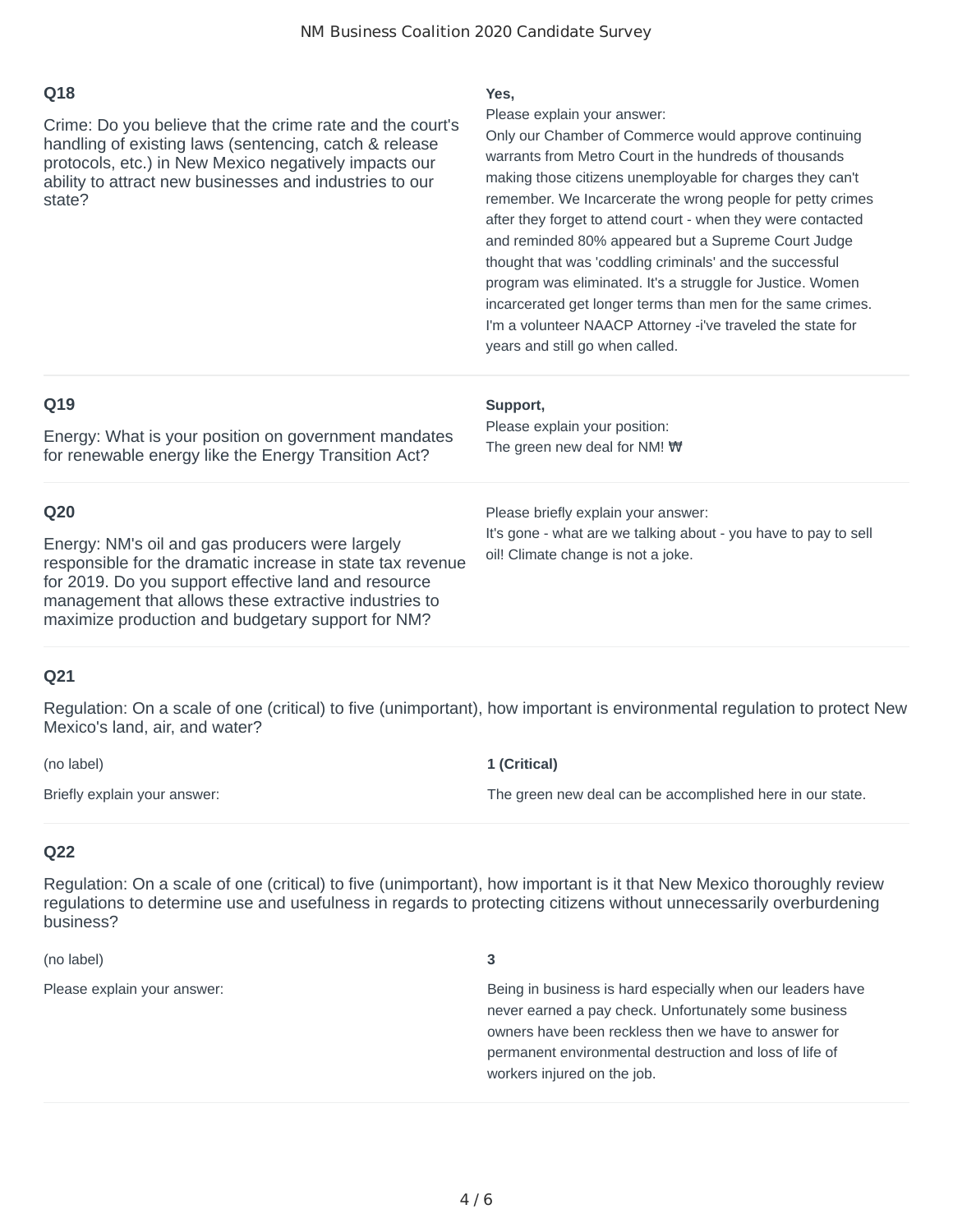Land Grant Permanent Fund: Do you support or oppose increased distributions (above the current 5%) from the Land Grant Permanent Fund?

#### **Support,**

Please explain your answer:

I increased the Venture capital fund by 6 points over 2 years as the sole sponsor and without any expert witnesses - we set aside \$60 million dollars and even though the Governor raided the fund to run for President that money is still in the SIC for investment - venture capital can get our economy going. The legislature just increased the venture capital fund by a point and half to high fives all around, kinda funny to me. We started the film finance program when our union employees had to go to LA just to keep their health programs in tact. Now we're the best in the nation and compete with Canada. Business development should be our Forte with two national labs.

#### **Q24**

Employment Laws: What is your position on government mandated employee benefits like sick leave, PTO,... etc?

#### **Q25**

Employment Laws: In recent years, legislation is proposed each session concerning the state's minimum wage. Please state how you feel wages should be determined and explain your answer.

## **Support,**

**,**

Comments:

Until we close the wealth gap we're just bumping along as usual and workers are left behind.

#### **Wages should be determined by government mandate, such as the recent increases in minimum wage**

Otherwise it just doesn't happen Please explain your answer:

## **Q26**

Workforce Development: On a scale of 1 (critical) to 5 (unimportant), how important do you feel is it that New Mexico's higher learning institutions offer technical and trade related degrees and certifications?

#### (no label) **1 (Critical)**

Explain your reasoning: Not everyone wants to study philosophy and jouralism. Of course I can't fix anything.

## **Q27**

Economic Incentives: On a scale of one (critical) to five (unimportant), how important is it that state incentives for businesses, such as LEDA, JTIP and tax abatement include mandatory achievement requirements for use of the money as well as enforceable claw back parameters, if those requirements are not met?

(no label) **3**

Please explain your answer: We always go too far - John Morrow told me you can't help everyone.